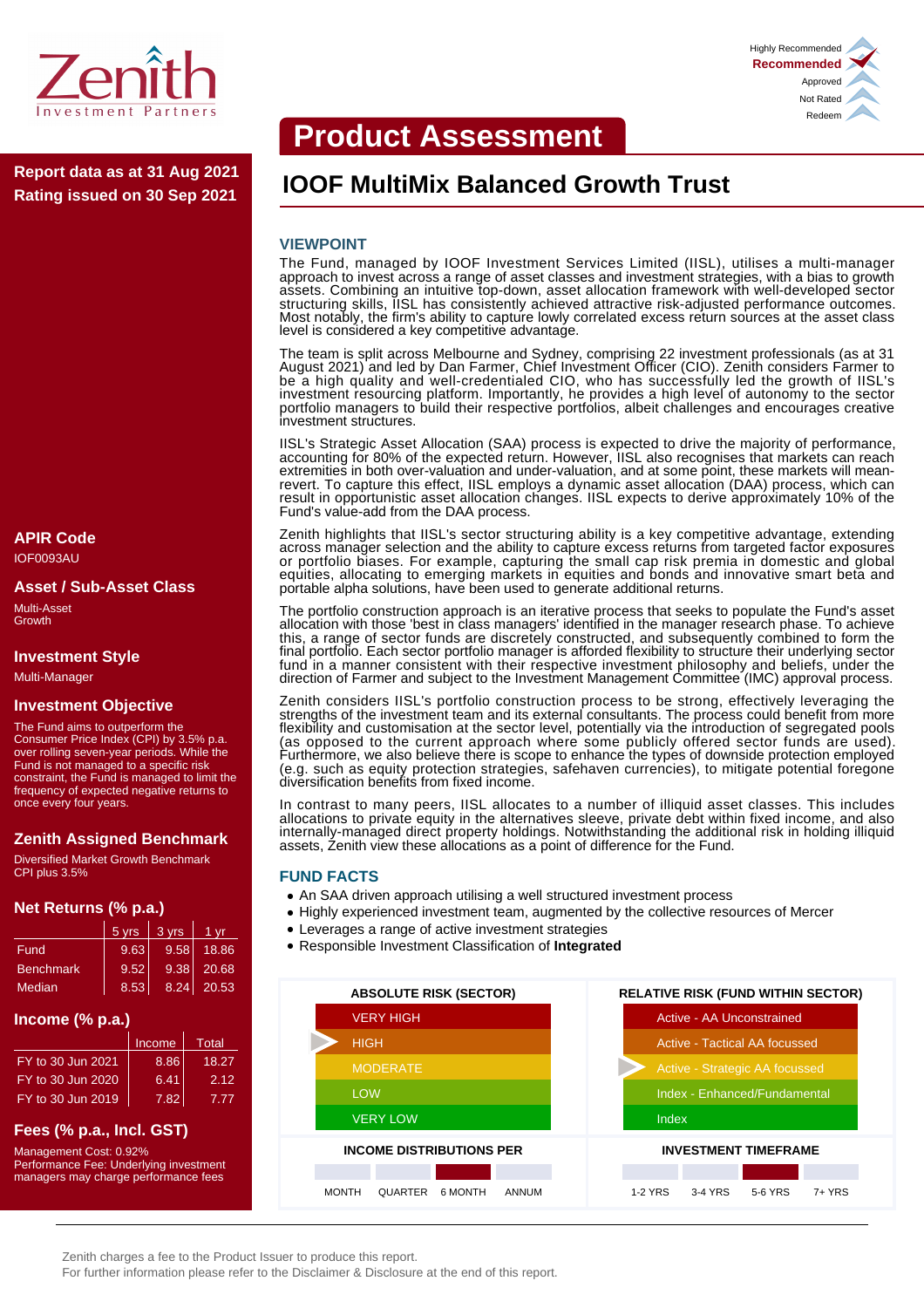

# **APPLICATIONS OF INVESTMENT**

## **SECTOR CHARACTERISTICS**

The multi-asset sector comprises funds that are permitted to invest across multiple asset classes and investment strategies. Traditionally, asset class exposures have included equities, fixed interest, property and cash. However, in more recent times, Zenith has observed a greater preparedness by sector participants to incorporate alternative assets and strategies within their targeted asset mix. Included amongst these are real assets (ie. direct property & infrastructure), commodities, and private market exposures (ie. equity and credit). Innovation has also been observed in terms of sector structuring and tail risk hedging strategies, with the goal of building more resilient, 'all-weather' portfolios.

Zenith categorises funds in the 'Multi-Asset – Growth' peer group (greater than 60% exposure to growth/alternative assets and up to 80%) based on our collective assessment of their targeted asset mix and actual portfolio holdings. Funds within this peer group are benchmarked against the Zenith Composite Growth Benchmark which has a defensive/growth split of 20%/80%. The exact composition of this benchmark is provided below:

#### **Cash**

Bloomberg AusBond Bank Bill Index (0%) **Australian Fixed Interest** Bloomberg AusBond Composite 0+ Yr Index (10%) **International Fixed Interest** Bloomberg Barclays Global Aggregate Index Hedged \$A (10%) **Australian Equities** S&P/ASX 300 Accumulation Index (32%) **International Equities** MSCI World ex-Australia Unhedged (15%) MSCI World ex-Australia Hedged (15%) **Australian Listed Property** S&P ASX 300 Property Accumulation Index (3%) **Global Listed Property** FTSE EPRA/NAREIT Developed Rental Index TR Hedged \$A (3%)

#### **Alternatives**

HFRX Global Hedge Fund Index \$A (12%)

To provide greater insight into a Fund's risk/return profile, Zenith decomposes targeted exposures between three broad categories - defensive, growth and alternatives. While we are cognisant that our designation of asset class exposures between these categories may vary from that as defined by the manager, we have sought to adopt a common methodology to ensure consistency in the assessment of like strategies across Zenith's universe of rated funds. Further detail on the Fund's targeted asset mix is provided at 'Risk Management'.

## **PORTFOLIO APPLICATIONS**

The Fund provides investors with exposure across a range of income, growth and alternative-based assets and strategies. Its targeted asset mix comprises a 22%/78% split between income and growth assets.

The Fund's investment mandate is considered to be broad, with the investment team permitted to undertake active asset allocation and gain exposure to alternative assets and strategies. Zenith considers the Fund suitable as a standalone investment, or as a complement to a broader portfolio that seeks to produce outcomes consistent with an investor's risk/return preferences.

The Fund has a Standard Risk Measure (SRM) of five, which is reviewed annually by Mercer and published in the Platform Investment Guidelines Product Disclosure Statement (PDS) and was last calculated in June 2021.

The Fund is considered suitable for investors with a moderate to high risk tolerance, seeking investment returns that are likely to be more skewed towards capital growth versus income. Given the risks inherent in a number of asset classes that the Fund targets, Zenith considers an appropriate investment horizon to be five or more years.

## **RISKS OF THE INVESTMENT**

#### **SECTOR RISKS**

There exist a number of risks that are generally common amongst all multi-asset funds. These include:

**MARKET RISK:** In periods of heightened risk aversion, it is feasible that asset-class correlations merge. Should this occur, the diversification benefits brought through the construction of a portfolio comprising multiple lowly correlated asset classes may be lost, potentially exposing investors to a broader deterioration in market conditions.

**CURRENCY RISK:** Sector participants may be permitted to gain international exposures on an unhedged basis. The decision whether or not to hedge is often deemed active in nature and can expose investors to fluctuations in cross currency rates. This may be either to the benefit or cost of Fund volatility and performance.

**EMERGING MARKET RISK:** Many sector participants gain exposure to emerging and frontier markets which bring with them additional risks. These may include reduced liquidity, a more opaque pricing mechanism, increased sovereign risk and political tensions.

**ALTERNATIVES RISK:** A growing number of Funds have investment mandates that permit a meaningful exposure to alternative assets and strategies. Investors should be aware that the use of alternatives can bring with them additional risks.

**ILLIQUIDITY RISK:** While most sector participants will seek to retain high levels of liquidity, it is feasible that a Fund may retain exposures in assets that are deemed illiquid or subject to irregular pricing policies. It may be difficult for an investment manager to subsequently liquidate such portfolio positions without incurring meaningful transaction or other performance related costs.

**REGULATORY RISK:** The ASIC Regulatory Guide 97 'Disclosing Fees and Costs in Product Disclosure Statements and Periodic Statements' came into effect on 1 October 2017 and seeks to establish a common framework for disclosing fees with respect to registered managed investment schemes issued to retail investors.

In November 2019, ASIC released its final recommendations, with proposed changes to be phased in from 30 September 2020, with all Funds required to be compliant by 30 September 2022.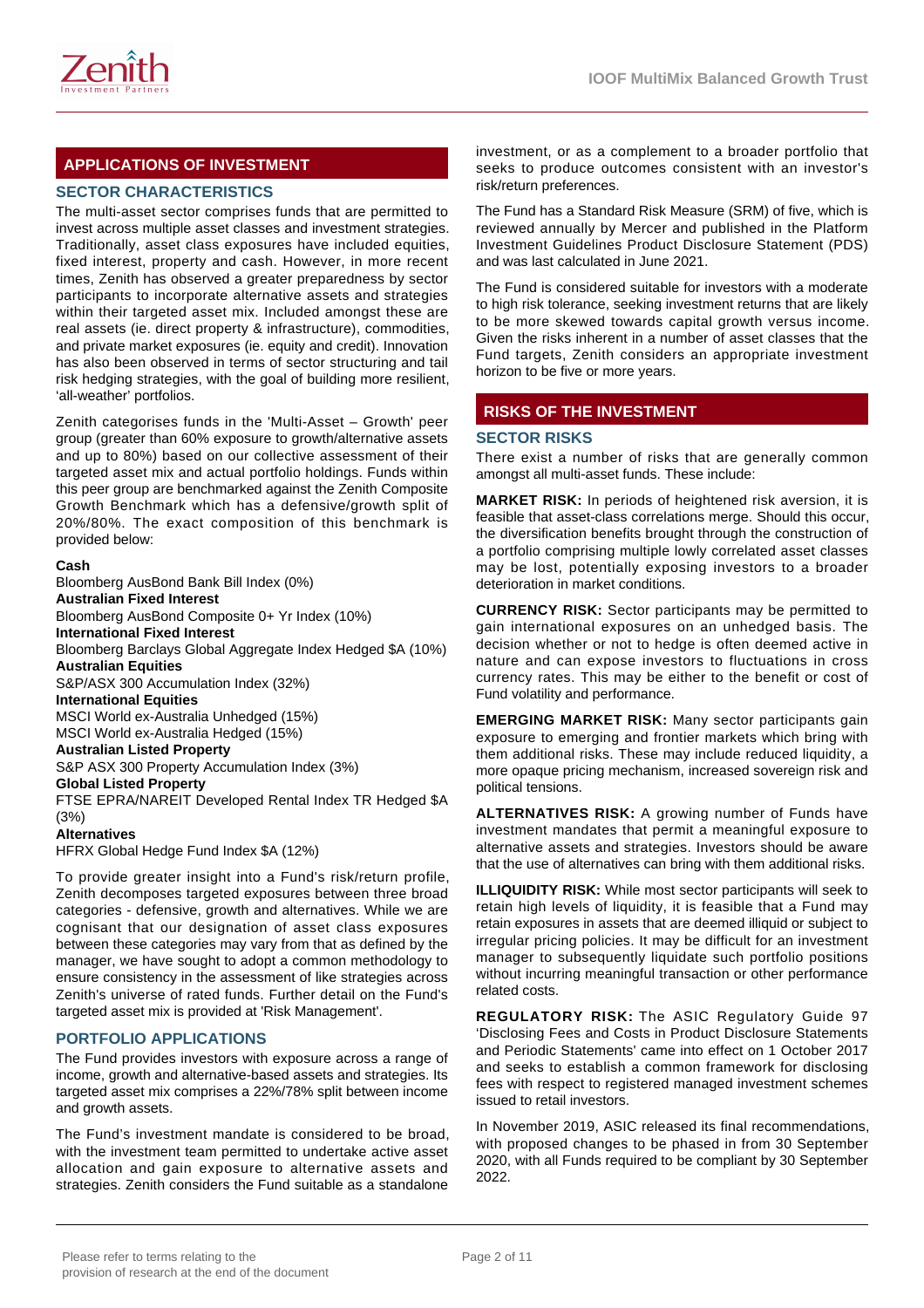

In its current form, RG97 will not impact the actual costs (or after fee returns) on existing investments. Rather, the guide is focused on providing increased transparency with respect to the costs of management. Given this, it is feasible that under RG97, investors become more sensitive to the costs charged and seek lower cost alternatives, potentially leading to fund outflows.

#### **FUND RISKS**

Zenith has identified the following key risks of the Fund. Although Zenith believes the risks noted are all significant, we have listed them in order of importance. In addition, we have not intended to highlight all possible risks.

**KEY PERSON RISK:** Zenith considers Farmer's and Yeo's ongoing involvement in the investment process to be critical. Collectively, Zenith believes their respective skills and experience are important to the outperformance potential of the Fund. Either of their departures would result in a reassessment of our rating.

**PERFORMANCE RISK:** The Fund's investment mandate is relatively wide, providing IISL with ample scope to implement its targeted portfolio. This may result in Fund performance deviating from that of its SAA and competitors, which may be either to the benefit or cost of investors.

**INTEGRATION RISK**: Following the recent integration with MLC, there is a risk of increased staff turnover and disruption with the potential streamlining of product offerings and operational functions. Such outcomes could ultimately be to the detriment of Fund performance.

**ILLIQUIDITY RISK:** The Fund maintains exposures to a range of relatively illiquid assets in both the Alternatives and Direct Property sectors. In a stressed market environment, there is a risk that the mark-to-market value of the assets may not reflect their intrinsic value or that they could be liquidated in a timely manner. This could be to the detriment of performance.

# **QUALITATIVE DUE DILIGENCE**

#### **ORGANISATION**

IOOF Holdings Limited (IOOF) is a diversified financial services business, including the following divisions: Financial Advice and Distribution; Platform Management and Administration; and Investment Management; and Trustee Services. Each division includes a range of separately-branded businesses that largely operate as autonomous entities. IOOF is currently listed on the Australian Securities Exchange (ASX: IFL) and is a constituent of the S&P/ASX Top 200 Index.

Over the past few years, IOOF has completed a number of key acquisitions, including ANZ's OnePath Pensions and Investments (ANZ P&I) in February 2020 and NAB's Wealth Management business (MLC) in June 2021, including its advice, platforms and asset management capabilities. Post the acquisitions, IOOF's scale has increased signficantly, with combined funds under management and administration (FUMA) across the consolidated entity of \$A 453 billion (excluding Funds Under Advice).

In terms of ANZ P&I, the business has largely been integrated with the respective investment teams combined, processes harmonised and key products and 'go forward' strategies

identified.

The MLC integration is expected to be a multi-year process, noting the heterogeneous approaches and differences in scale and complexity between the two businesses. In the first instance, the role of Chief Asset Management Officer has been appointed to oversee the Investment Management division, while the incumbent Chief Investment Officers for each team remain in place.

Despite the timeline for integration remaining open-ended, each of the teams are collaborating and participating in joint reviews, sharing information, leveraging service providers and maximising synergies where practical.

In Zenith's opinion, the successful implementation of IOOF's acquisition strategy has created one of the largest and most well-resourced investment platforms across the Multi-Asset universe. While the ANZ integration was seamless, MLC is expected to be a more complex challenge noting the divergent investment philosophies and processes.

Going forward, Zenith will continue to monitor the progress of the integration, with a focus on investment personnel stability, continuity of the IOOF investment processes and ensuring the portfolio management team remain focused on managing the underlying portfolios.

As at 30 June 2021, IOOF's multi-manager business managed approximately \$A 48 billion across a range of diversified and single sector funds. This includes approximately \$A 2.0 billion in this Fund (as at 31 August 2021).

#### **INVESTMENT PERSONNEL**

| <b>Name</b>        | <b>Title</b>                                                   | <b>Tenure</b>    |
|--------------------|----------------------------------------------------------------|------------------|
| Dan Farmer         | Chief Investment Officer                                       | 11 $Yr(s)$       |
| <b>Stanley Yeo</b> | Deputy CIO / Head of<br>Equities                               | 11 Yr(s)         |
| Manish Utreja      | Head of Alternatives and<br>Portfolio Manager, Smart<br>Choice | 11 Yr(s)         |
| Osvaldo Acosta     | <b>Head of Fixed Interest</b><br>Assets                        | $4 \text{Yr(s)}$ |
| Paul Crisci        | Portfolio Manager -<br><b>Australian Equities</b>              | 4 Yr(s)          |
| Simon Gross        | <b>Head of Property</b>                                        | 17 Yr(s)         |
| Liam Wilson        | Portfolio Manager                                              | 1 Yr(s)          |
| <b>Kerry Duce</b>  | <b>Head of Asset Allocation</b>                                | 6 Yr(s)          |

The team is split across Melbourne and Sydney, comprising 22 investment professionals (as at 31 August 2021) and led by Dan Farmer, Chief Investment Officer (CIO). In terms of responsibilities, the team is divided along asset class lines, with support from specialist Asset Allocation, Implementation and Performance Analysis and Governance teams.

Following the integration of ANZ P&I, the team has expanded over the past couple of years, with the merger allowing IISL to expand its resourcing, particularly in the areas where ANZ P&I had complementary strengths.

Farmer assumed the CIO role in July 2017, having joined the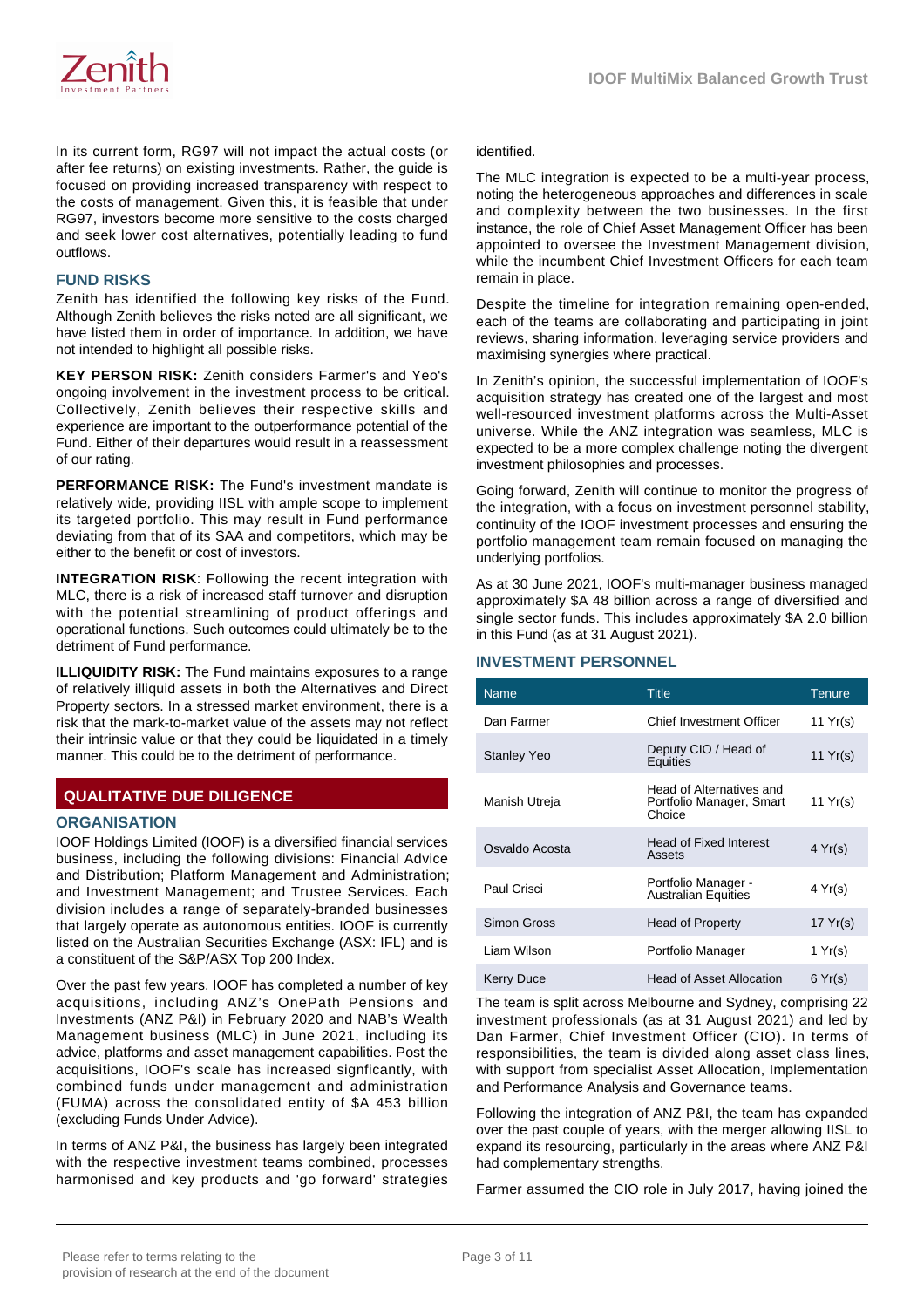

firm in 2010, initially to manage IISL's Australian equities portfolio. Prior to IISL, he was a Portfolio Manager at Telstra Super, where he was responsible for overseeing a \$A 3 billion Australian equities portfolio, and also internally managing a \$A 450 million pool of domestic equities.

Zenith considers Farmer to be a high quality and wellcredentialed CIO, who has successfully led the growth of IISL's investment resourcing platform. Importantly, he provides a high level of autonomy to the sector portfolio managers to build their respective portfolios, albeit challenges and encourages creative investment structures.

Farmer is well supported by Stanley Yeo, Deputy Chief Investment Officer and Head of Equities, who oversees investment strategy and asset allocation for IISL's suite of multi-manager funds, including leading the equities team. Yeo joined IISL in 2010, from Russell Investments where he was a Senior Consultant. Zenith maintains a high opinion of Yeo, noting his overall contribution at both a strategy level and leading the firm's global equity manager selection.

Paul Crisci joined IISL in August 2017 to manage the Australian equities portfolio. Crisci is a highly experienced investment professional, having spent the previous 17 years at Funds SA. Osvaldo Acosta is responsible for IISL's fixed interest and cash portfolios. Acosta joined in late 2016 having held previous roles at Western Asset Management and Australian Unity.

In terms of Alternatives, Manish Utreja, Portfolio Manager and Head of Alternatives transitioned from the ANZ P&I business, having originally joined ANZ P&I in July 2010. In addition to this role, he is responsible for a suite of low cost strategies and a member of the Investment Management Committee (IMC).

Kerry Duce, Head of Asset Allocation leads a specialist capability, focused on developing the firm's Strategic Asset Allocation (SAA) process and Dynamic Asset Allocation (DAA) approaches. Duce originally joined ANZ P&I in 2015 and has been instrumental in developing the firm's DAA process with a more granular set of market aware indicators encompassing valuation, earnings, momentum and sentiment.

Oversight of the process is provided by a seven-person Investment Management Committee (IMC) which performs a number of roles, including the determination of investment objectives, ongoing monitoring of portfolio strategies, and final sign-off for manager appointments and terminations. The composition of the IMC includes IISL executives (i.e. Farmer, Yeo and Utreja) and three independent directors and meets on a bi-monthly basis.

Zenith is supportive of the role of the IMC, highlighting its contribution to the governance framework and broader support of the investment team. Over time, the composition of the IMC has improved, both in terms of skills and experience and the level of independence from IISL.

IISL's remuneration structure is comprised of a base salary and annual bonus, which is subject to a performance criteria and a discretionary or qualitative component. In terms of the Portfolio Managers, they have the ability to earn up to 100% of their salary, which is split between the performance of their respective portfolios (70%) and a qualitative component which is at the discretion of the CIO. The performance hurdles relates to the rolling one and three-year performance of the Funds, relative to the peer group and benchmark. Zenith highlights that bonuses are paid out in cash or in IOOF shares, with a vesting period of up to three years depending on seniority.

Zenith considers the depth and quality of IISL's portfolio management team to be a key strength, highlighting the level of bottom-up, asset class expertise. Farmer and Yeo continue to drive the strategic direction of the investment process, particularly with respect to building robust sector portfolios.

## **INVESTMENT OBJECTIVE, PHILOSOPHY AND PROCESS**

IISL aims to outperform the Consumer Price Index (CPI) by 3.5% p.a. over rolling seven-year periods. While the Fund is not managed to a specific risk constraint, the expected frequency of negative returns is limited to once every four years.

The investment philosophy underpinning the suite of MultiMix Funds is based on investment markets exhibiting inefficiencies, which can be captured and exploited by active management over the long-term.

IISL's Strategic Asset Allocation (SAA) process is expected to drive the majority of performance, accounting for 80% of the expected return. However, IISL also recognises that markets can reach extremities in both over-valuation and undervaluation, and at some point, these markets will mean-revert. To capture this effect, IISL employs a dynamic asset allocation (DAA) process, which can result in opportunistic asset allocation changes. IISL expects to derive approximately 10% of the Fund's value-add from the DAA process.

In contrast to many peers, IISL allocates to a number of illiquid asset classes. This includes allocations to private equity in the alternatives sleeve, private debt within fixed income, and also internally-managed direct property holdings. Notwithstanding the additional risk in holding illiquid assets, Zenith view these allocations as a point of difference for the Fund.

## **SAA**

The SAA setting process is performed on an annual basis, using a two-stage approach. The first stage involves a review of the Fund's existing SAA relative to its investment objectives, including a re-validation of the long-term asset class assumptions underpinning the current allocation. Mercer Australia (Mercer), IISL's external consultant provides a set of return forecasts as well as output from its Capital Markets Simulator (CMS).

The CMS produces a set of scenarios under a 'Steady State' (i.e. reflecting long-term expectations for markets assuming fair value), and under a 'Market Aware' state where the current pricing of markets are expected to revert to the long-term level over a 10 to 15 year timeframe. In terms of this Fund, the Market Aware simulations are expected to be more influential on the SAA setting process.

Further, Mercer uses an economic capital markets simulator as part of its approach to estimating volatilities for underlying asset classes. The simulator encompasses traditional equity risk premias (i.e. size and developed markets versus emerging markets) to forecast volatilities as opposed to using more traditional approaches such as using actual asset class returns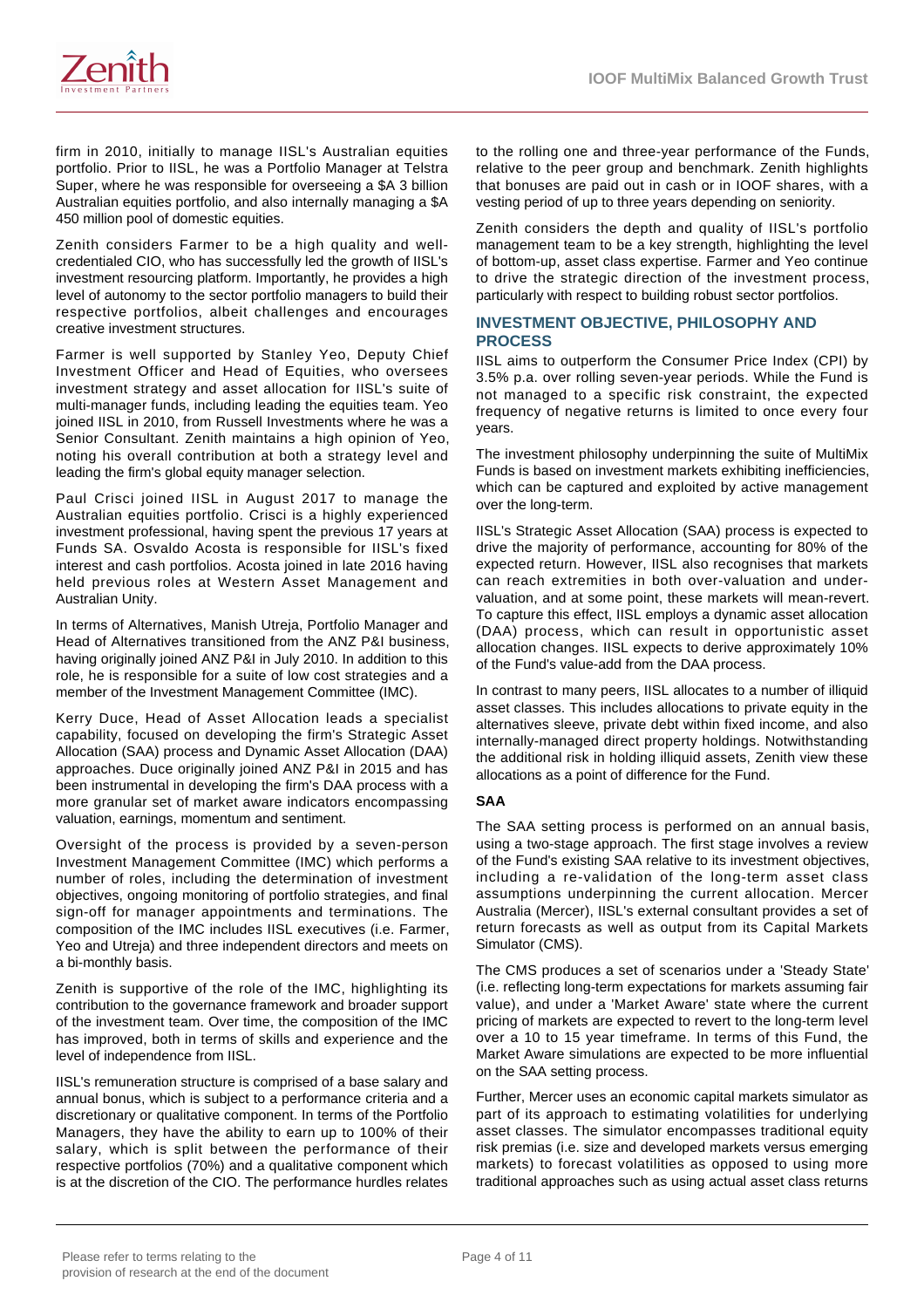

to calculate volatilities and correlations.

Zenith highlights that while Mercer remains a strategic input to the process, the growth of IISL's internal asset allocation capabilities has supported the development of its research agenda and the prioritisation of a number of process enhancements.

These include developing the optimisation framework to be agnostic across entities (i.e. super, pension versus non-taxed), incorporating DAA and underlying manager alpha assumptions into the process (currently a work in progress) and building a framework to incorporate climate change goals, such as the objectives of the Paris Agreement.

A SAA sub-group is responsible for synthesising Mercer recommendations and project managing any changes where applicable. Furthermore, the proposed SAA is debated and agreed to by the sub-group, with the resulting recommendations presented to the IMC for review and sign-off.

The optimisation process applies to the Fund's core assets (including equities (domestic and international), bonds (domestic and international, nominal and inflation linked), property and cash), and produces an outline of the Fund's asset class exposures.

The second stage of the SAA process involves adjusting the asset mix derived in Stage One, via the introduction of asset classes and/or active tilts that improve the portfolio's expected risk/return profile. These can include introducing specific factor exposures, such as a quality tilts or small caps in equities, or high yield credit strategies in fixed income.

Furthermore, less liquid strategies are also considered, such as Alternatives, Infrastructure, Private Equity, Direct Property and Commodities. This process is more qualitative in nature and seeks to overlay the team's views on the final portfolio composition.

#### **Dynamic Asset Allocation (DAA)**

On a monthly basis (or more frequently if required), an Asset Allocation Group (AAG), comprising the CIO and Portfolio Managers, meet to discuss views on the Fund's asset allocation, market valuation, fundamentals and market sentiment. Mercer's DAA service is used as an input, along with insights gained from the underlying fund managers and other external sources such as BCA Research. Based on the output of this meeting, DAA positions can be enacted with the purpose of capturing price adjustments where mispriced markets are expected to mean revert.

Under the auspices of Duce and Sidney Chong, Asset Allocation Manager, IISL implements a DAA process, via a suite of market aware indicators. The signals are designed to identify potential mispricings over a six to 18 month timeframe, combining a range of valuation, sentiment and technical and macroeconomic / earnings factors. Signal output is distilled into a set of asset class scorecards, resulting in an overall conviction score and also creating a level playing field for the AAG to make relative value assessments.

In our opinion, the indicators have improved the precision of the DAA process, creating a repeatable framework for basing active asset allocation decisions. Moreover, each cohort of signals seeks to identify opportunities over different timeframes, which introduces additional strategy diversification. Going forward, Zenith continues to monitor the development of the signal process and the linkage with the Fund's DAA positioning.

In sum, Zenith considers IISL's asset allocation process to be well-structured and applied in a consistent manner. The process successfully leverages IISL's top-down capabilities which is supplemented by Mercer's asset allocation engine.

#### **SECURITY SELECTION**

Employing a multi-manager approach, identifying and selecting high-quality managers is a core component of the investment process. IISL undertakes an annual review of the underlying sector trusts, to ensure that the manager line-up is appropriate and new candidates are considered. Each sector portfolio manager is responsible for undertaking manager research for their sector, with oversight and leadership from the CIO.

The initial manager universe is filtered based on the portfolio's underlying requirements, an independent rating from Mercer, and the manager having a sufficient level of capacity to meet IISL's growth requirements. If a manager does not have an external rating, it may be considered if it is assessed to have a competitive advantage.

To select managers, IISL employs a traditional set of criteria, which includes an assessment of the organisation, the quality of the investment team, the coherence of the investment process and the performance of the Fund/strategy relative to its objectives and peer group. The review also includes fee discovery, and a manager's willingness to enter into an Investment Management Agreement (IMA) and Service Level Agreement (SLA) on terms that meet IISL's requirements.

Zenith highlights that IISL's sector structuring ability is a key competitive advantage, extending across manager selection and the ability to capture excess returns from targeted factor exposures or portfolio biases. For example, capturing the small cap risk premia in domestic and global equities, allocating to emerging markets in equities and bonds and innovative smart beta and portable alpha solutions, have been used to generate additional asset class alpha.

If a manager passes through the due diligence phase, the portfolio manager will prepare a detailed due diligence report that addresses the above-mentioned criteria. The report is peer reviewed by the CIO and broader team, with a potential for further research and analysis to be undertaken. IISL's Investment Operations team also reviews the report to ensure compatibility with the reporting and pricing framework. Once complete, the report is finalised and proposed to the IMC for approval.

Zenith notes that IISL's manager selection process is detailed and applied in a disciplined manner, with its proprietary insights supplemented by the global resources of Mercer. The team's ability to capture excess returns at the asset class level, that perform independently of broader asset class movements, has contributed to attractive risk-adjusted returns over the mediumterm.

#### **PORTFOLIO CONSTRUCTION**

The portfolio construction approach is an iterative process that seeks to populate the Fund's asset allocation with those 'best in class managers' identified in the manager research phase.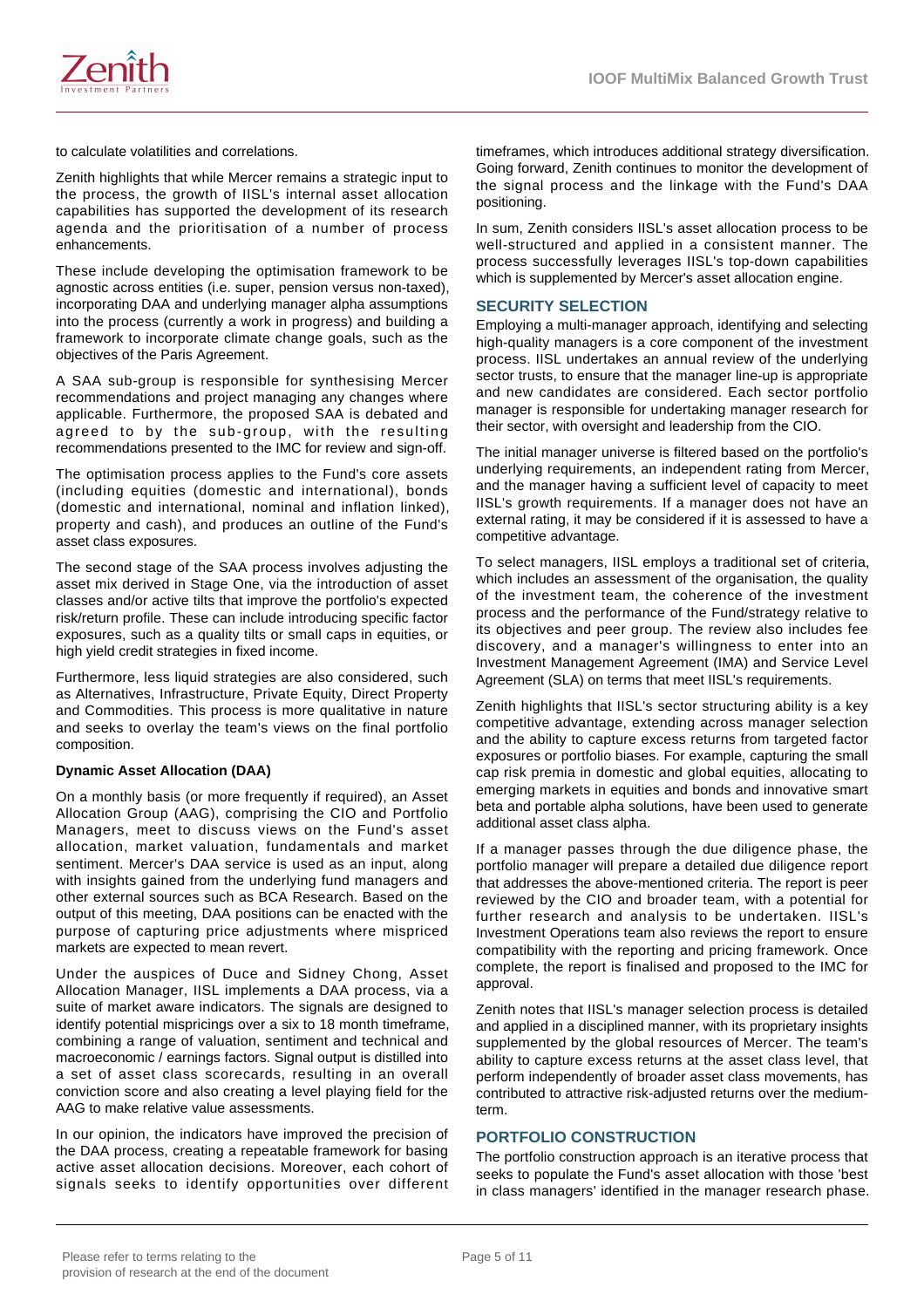

To achieve this, a range of sector funds are discretely constructed, and subsequently combined to form the final portfolio. Farmer is ultimately responsible, albeit the IMC is required to ratify all appointments and terminations.

Each sector portfolio manager is afforded flexibility to structure their underlying sector fund in a manner consistent with their respective investment philosophy and beliefs, under the direction of Farmer and subject to the IMC approval process. This approach promotes a high level of process diversification, albeit it has the potential to result in sector structuring differences across asset classes. Zenith is supportive of the approach, noting that each asset class offers idiosyncratic active return opportunities.

To achieve the Fund's sector exposures, IISL inter-funds into its underlying sector funds, some of which are available on a direct basis. In certain asset classes, such as fixed income, the sector portfolio manager is permitted to express directly held positions, managed alongside the portfolio's externallymanaged strategies (detailed below). These positions are subject to pre-approved risk limits and used to reflect the broader views of the team and/or align with the output of the DAA process.

Zenith believes that the inter-funding approach sacrifices some flexibility, particularly where the requirements of the Diversified portfolios diverge from those of the sector funds. This can include managing equity beta at the total portfolio level or allocating active risk across managers/asset classes.

In terms of position sizing, each sector portfolio manager has the flexibility to determine the optimal manager configuration for their respective portfolio, subject to oversight from Farmer and the approval of the IMC (for new manager appointments). With respect to existing managers, the sector portfolio managers can adjust manager weightings by +/- 50% with approval from the CIO, which is then required to be noted at the next IMC meeting.

The Fund's currency exposure is fully hedged in the fixed income sector, while the Fund has a strategic hedge ratio of 25% for global equities (developed only). Active currency positions can be enacted based on the output of the DAA process, which can see the actual hedging level range from 0% to 100%. Zenith notes that each Fund in the suite now has a separate currency overlay for hedging, allowing a more bespoke approach for each individual risk profile.

IISL has a duration hedging overlay process in place where the portfolio manager has the flexibility to hedge up to 20% of the fixed income portfolio's interest rate exposure (including the floating rate component) via a range of instruments e.g. interest rate futures, swaps etc. This decision is at the discretion of the portfolio manager, with sign-off required from the CIO. While Zenith is supportive of process innovation, we believe rates and curve positioning is outside of the core competency of the team.

The Fund's rebalancing range is set at +/- 3% at an operational level and is managed by IISL's Investment Operations Division, in consultation with the investment team. On a daily basis, each portfolio's asset allocation is compared to its target asset allocation, and if the allocations falls outside of the rebalancing range, the Portfolio Manager is notified. The Portfolio Manager will then decide if remedial action is required, which includes identifying the most efficient rebalancing mechanism i.e. via cashflows or physical redemptions etc.

In sum, Zenith considers IISL's portfolio construction process to be strong, effectively leveraging the strengths of the investment team and its external consultants. The process could benefit from more flexibility and customisation at the sector level, potentially via the introduction of segregated pools (as opposed to the current approach where some publicly offered sector funds are used). We believe there is scope to enhance the types of downside protection employed (e.g. such as equity protection strategies, safehaven currencies), to mitigate potentially lower diversification benefits from fixed income.

## **RISK MANAGEMENT**

| <b>Portfolio Constraints</b>                         | <b>Description</b>                |
|------------------------------------------------------|-----------------------------------|
| Income Assets                                        |                                   |
| Cash and Short-Term Securities (%)                   | 0% to 15%<br>Target $SAA = 3%$    |
| Diversified Fixed Interest (%)                       | 5% to 30%<br>Target $SAA = 19%$   |
| <b>Total Income Assets</b>                           | Target $SAA = 22%$                |
| <b>Growth Assets</b>                                 |                                   |
| Australian Equities (%)                              | 15% to 35%<br>Target $SAA = 25%$  |
| International Equities (%)                           | 15% to 40%<br>Target $SAA = 29\%$ |
| Property (%)                                         | 0% to $20%$<br>Target $SAA = 5%$  |
| Alternative Defensive Assets (%)                     | 0% to 20%<br>Target $SAA = 6%$    |
| Alternative Growth Assets inc Direct<br>Property (%) | 0% to 40%<br>Target $SAA = 13%$   |
| <b>Total Growth Assets</b>                           | Target $SAA = 78%$                |
| Responsible Investment Constraints                   | Tobacco                           |

Risk management is ingrained in IISL's investment process at multiple levels. While the experience of the portfolio management team provides the first layer of risk management, IISL also leverages the risk management output of Mercer, who conducts extensive risk management analysis as part of its due diligence process.

The primary risk tools used by IISL include: Bloomberg Port and Factset. The investment team generates a number of risk metrics, including traditional volatility measures, risk-adjusted metrics (i.e. Sharpe ratio, Treynor ratio, Information ratio etc) and other portfolio level risk measures. The above-mentioned risk-analytics is formally reported to the IMC on a bi-monthly basis, who will also monitor the information on a more frequent basis.

Zenith highlights that IISL's risk management architecture is well-developed, particularly with respect to aggregating and assessing risk on a portfolio-wide basis. Through Bloomberg Port and Factset, IISL has the functionality to measure crossasset class risk, including holdings-based information across the majority of the portfolio, including fixed income.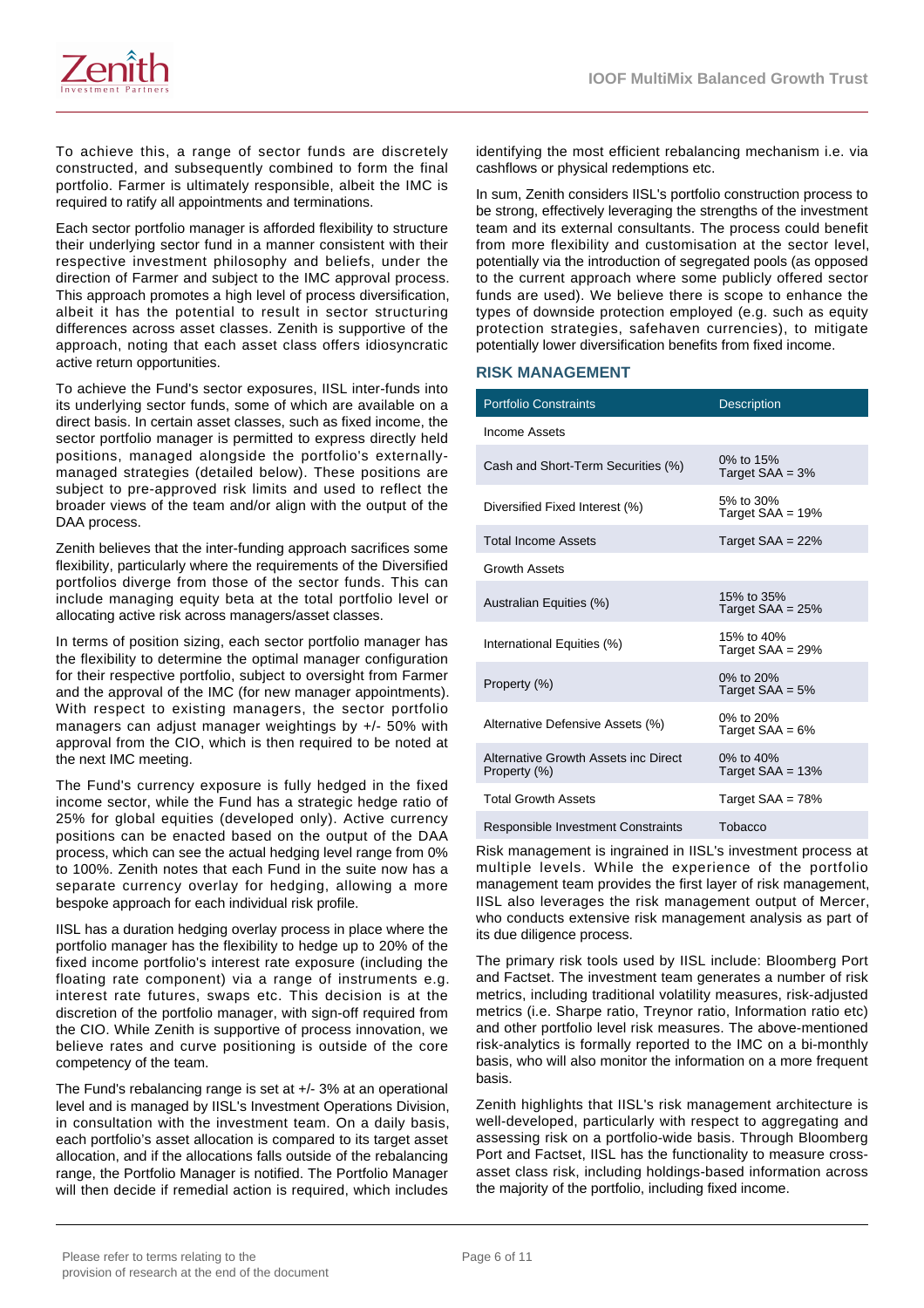



Stress testing is performed in conjunction with Mercer using both historical and forward looking analysis. In a historical context, the portfolio is stress tested against major market events to assess how the existing portfolio would perform through these regimes. The forward-looking scenarios utilise Mercer's Capital Markets Simulator which is a tool that supports a range of customised stress tests. In terms of the portfolio's private asset holdings, these are also subject to detailed liquidity scenario testing.

Zenith considers IISL's risk management framework to be sound, noting the continued advancements in its ability to manage portfolio-wide risk.

#### **Responsible Investment**

IISL has yet to become a United Nations Principles of Investment (UN PRI) signatory. Notwithstanding this, it maintains an established Responsible Investment Policy (RIP) that has been ratified by the IISL Responsible Entity and was last updated in April 2021. The CIO who leads the Investment Division is ultimately responsible for adherence with the policy.

Using a multi-manager investment approach, IISL's environmental, social and governance (ESG) policies are largely implemented via its appointed investment managers. Prior to appointing a manager, IISL performs a detailed review of their ESG approach and philosophy, focusing on the level of integration with the broader process. This is formalised with a specific ESG clause that is included in all Investment Management Agreements (IMAs) requiring managers to apply due care and diligence in considering ESG matters. Furthermore, all investment mandates include a hard tobacco manufacturer exclusion.

In terms of adherence to its policies, IISL performs ongoing monitoring in collaboration with Mercer who formally rate each manager's ESG processes. While still in its early stages, IISL continues to work with its underlying managers regarding the provision of ESG reporting.

In addition to the team's surveillance, MSCI ESG quality scores are measured on a periodic basis and used to cross-reference the qualitative input from managers, whilst also providing a lead indicator on potential ESG deterioration. Furthermore, a Carbon Foot Print estimate (e.g. Weighted Average Carbon Intensity tons CO2e / \$M sales) is reported on a quarterly basis and used as part of IIS's ongoing monitoring.

As noted above IISL exclude tobacco from equity, fixed income and alternative portfolios.

In Zenith's opinion, IOOF's ESG approach is well-developed, effectively leveraging the firm's resources and further augmented by Mercer's ESG capabilities.

From a classification scale of:

•Impact •Thematic •Integrated •Aware •Traditional

Zenith has assigned the Fund a Responsible Investment Classification of Integrated.

# **INVESTMENT FEES**

The Sector average (in the table below) is based on the average management cost of all flagship Multi-Asset - Growth funds surveyed by Zenith.

The Fund's management cost is 0.92% p.a. a level is competitive relative to the peer group. No performance fee is payable at the headline level however, the Fund's underlying managers may charge performance-related fees.

There also exists a buy/sell spread of 0.11%/0.12% representing the costs incurred by the Fund when transacting its portfolio. This spread is payable by investors when both entering and exiting the Fund.

(The fees mentioned above are reflective of the flagship version only, fees may differ when the product is accessed through an alternate investment vehicle such as a platform)

| <b>Fees Type</b>       | Fund               | <b>Sector Average</b><br>(Wholesale Funds) |
|------------------------|--------------------|--------------------------------------------|
| <b>Management Cost</b> | 0.92% p.a.         | 0.77% p.a.                                 |
|                        | <b>Description</b> |                                            |
| Performance Fee        | performance fees   | Underlying investment managers may charge  |
|                        | <b>Buy Spread</b>  | <b>Sell Spread</b>                         |
| Buy / Sell Spread      | 0.10%              | $0.10\%$                                   |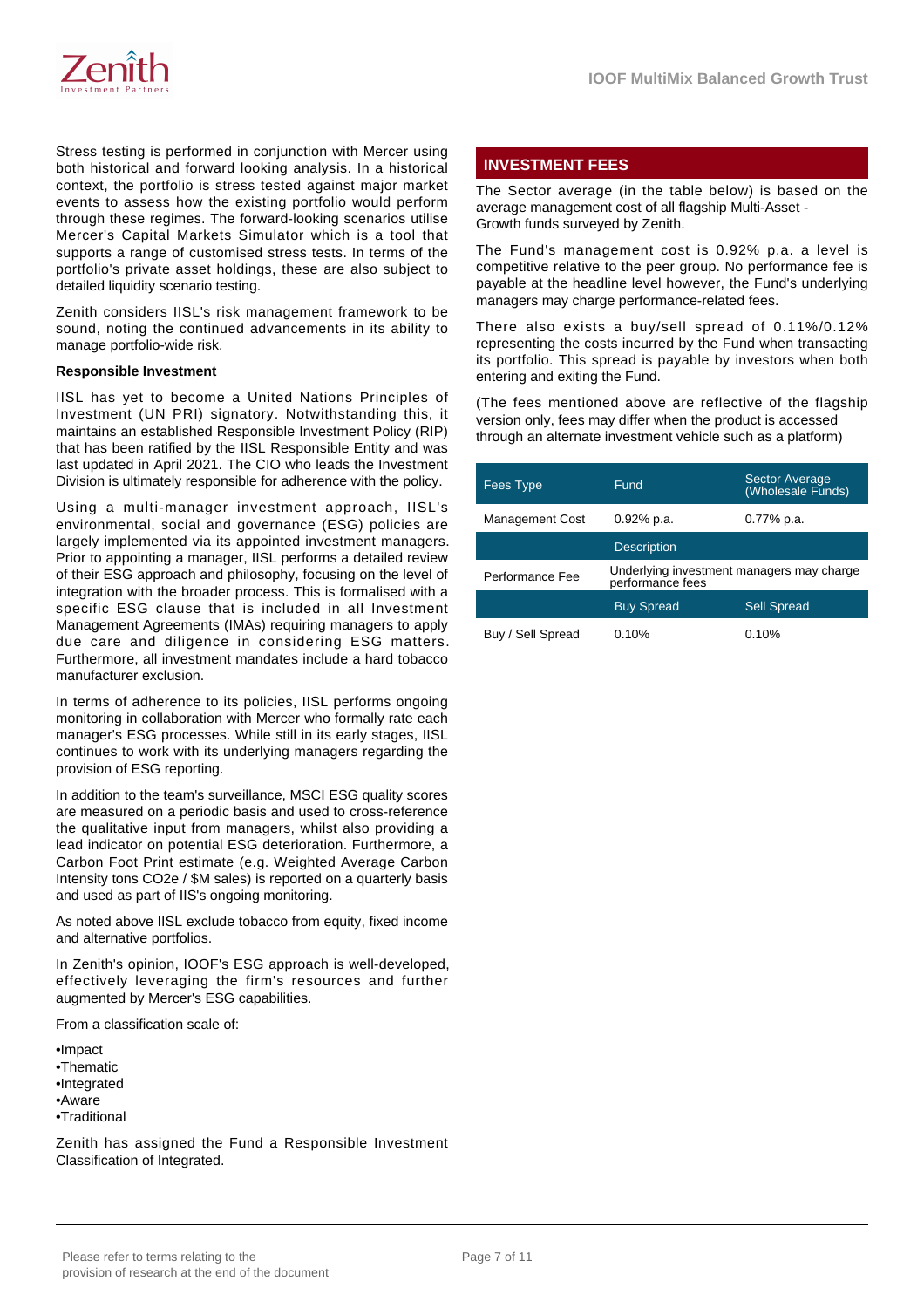# **PERFORMANCE ANALYSIS Report data: 31 Aug 2021, product inception: May 2008**

#### **Monthly Performance History (%, net of fees)**

|      | JAN     | <b>FEB</b> | <b>MAR</b> | APR  | <b>MAY</b> | JUN     | JUL     | AUG. | <b>SEP</b> | OCT     | <b>NOV</b> | DEC.    | <b>FUND YTD</b>                                                              | <b>BM1 YTD</b> | <b>BM2 YTD</b> |
|------|---------|------------|------------|------|------------|---------|---------|------|------------|---------|------------|---------|------------------------------------------------------------------------------|----------------|----------------|
| 2021 | 0.23    | 0.74       | 1.71       | 2.53 | 1.12       | 2.04    | 1.29    | 2.04 |            |         |            |         | 12.29                                                                        | 13.30          | 3.46           |
| 2020 | 2.36    | $-2.36$    | $-7.96$    | 3.26 | 1.76       | 0.30    | 1.09    | 1.74 | $-0.11$    | 0.63    | 4.44       | 0.83    | 5.54                                                                         | 4.54           | 5.23           |
| 2019 | 2.47    | 2.96       | 0.88       | 2.43 | $-0.38$    | 2.50    | 2.09    | 0.01 | 1.26       | 0.47    | 2.00       | $-0.57$ | 17.25                                                                        | 18.84          | 5.10           |
| 2018 | 0.58    | 0.44       | $-0.56$    | 1.70 | 0.41       | .51     | 0.03    | 1.21 | 0.02       | $-3.34$ | $-1.29$    | $-0.79$ | 0.81                                                                         | $-1.56$        | 5.49           |
| 2017 | $-1.12$ | 0.90       | 1.70       | 1.78 | 0.83       | $-0.31$ | $-0.39$ | 0.87 | 0.78       | 3.14    | 1.70       | 0.34    | 10.61                                                                        | 10.44          | 5.49           |
|      |         |            |            |      |            |         |         |      |            |         |            |         | Benchmark 1: Diversified Market Growth Benchmark, Benchmark 2: CPI plus 3.5% |                |                |

#### **Growth of \$10,000**



#### **Monthly Histogram**



#### **Minimum and Maximum Returns (% p.a.)**



**ABSOLUTE PERFORMANCE ANALYSIS**

| Return                       | Incpt. | $\overline{5}$ yr | $\frac{3}{ }$ yr  | $1 \,\mathrm{yr}$ |
|------------------------------|--------|-------------------|-------------------|-------------------|
| Fund (% p.a.)                | 7.20   | 9.63              | 9.58              | 18.86             |
| Benchmark 1 (% p.a.)         | 7.17   | 9.52              | 9.38              | 20.68             |
| Benchmark 2 (% p.a.)         | 5.71   | 5.29              | 5.20              | 5.24              |
| Median (% p.a.)              | 6.44   | 8.53              | 8.24              | 20.53             |
| <b>Ranking within Sector</b> | Incpt. | 5 <sub>yr</sub>   | 3 yr              | 1 yr              |
| <b>Fund Ranking</b>          | 5/37   | 7/50              | 7/54              | 45/58             |
| Quartile                     | 1st    | 1st               | 1st               | 4th               |
| <b>Standard Deviation</b>    | Incpt. | 5 yr              | 3 yr              | 1 yr              |
| Fund (% p.a.)                | 7.13   | 6.17              | 7.39              | 4.07              |
| Benchmark 1 (% p.a.)         | 9.18   | 9.13              | 11.29             | 7.20              |
| Median (% p.a.)              | 8.19   | 8.54              | 10.54             | 6.51              |
| <b>Downside Deviation</b>    | Incpt. | 5 yr              | 3 yr              | 1 yr              |
| Fund (% p.a.)                | 4.77   | 4.15              | 5.25              | 0.11              |
| Benchmark 1 (% p.a.)         | 6.45   | 6.57              | 8.36              | 1.73              |
| Median (% p.a.)              | 5.53   | 6.23              | 7.92              | 1.18              |
| <b>Risk/Return</b>           | Incpt. | $\frac{5}{ }$ yr  | $3 \overline{yr}$ | $1 \overline{yr}$ |
| Sharpe Ratio - Fund          | 0.62   | 1.36              | 1.18              | 4.63              |
| Sortino Ratio - Fund         | 0.92   | 2.03              | 1.66              | 171.38            |

Zenith benchmarks funds in the Multi-Asset - Growth peer group against the Zenith Composite Growth Benchmark. While this benchmark may not be consistent with the one adhered to by all rated participants, it has been adopted to provide investors with a common reference point against which similarly structured strategies may be assessed.

IISL aims to outperform the Consumer Price Index (CPI) by 3.5% p.a. over rolling seven-year periods. While the Fund is not managed to a specific risk constraint, the expected frequency of negative returns is limited to once every four years.

All commentary is effective 31 August 2021.

The Fund has achieved its investment objective over most periods of assessment. When measured relative to the peer group, the Fund has delivered consistent outperformance over the medium to long-term, consistently ranking in the first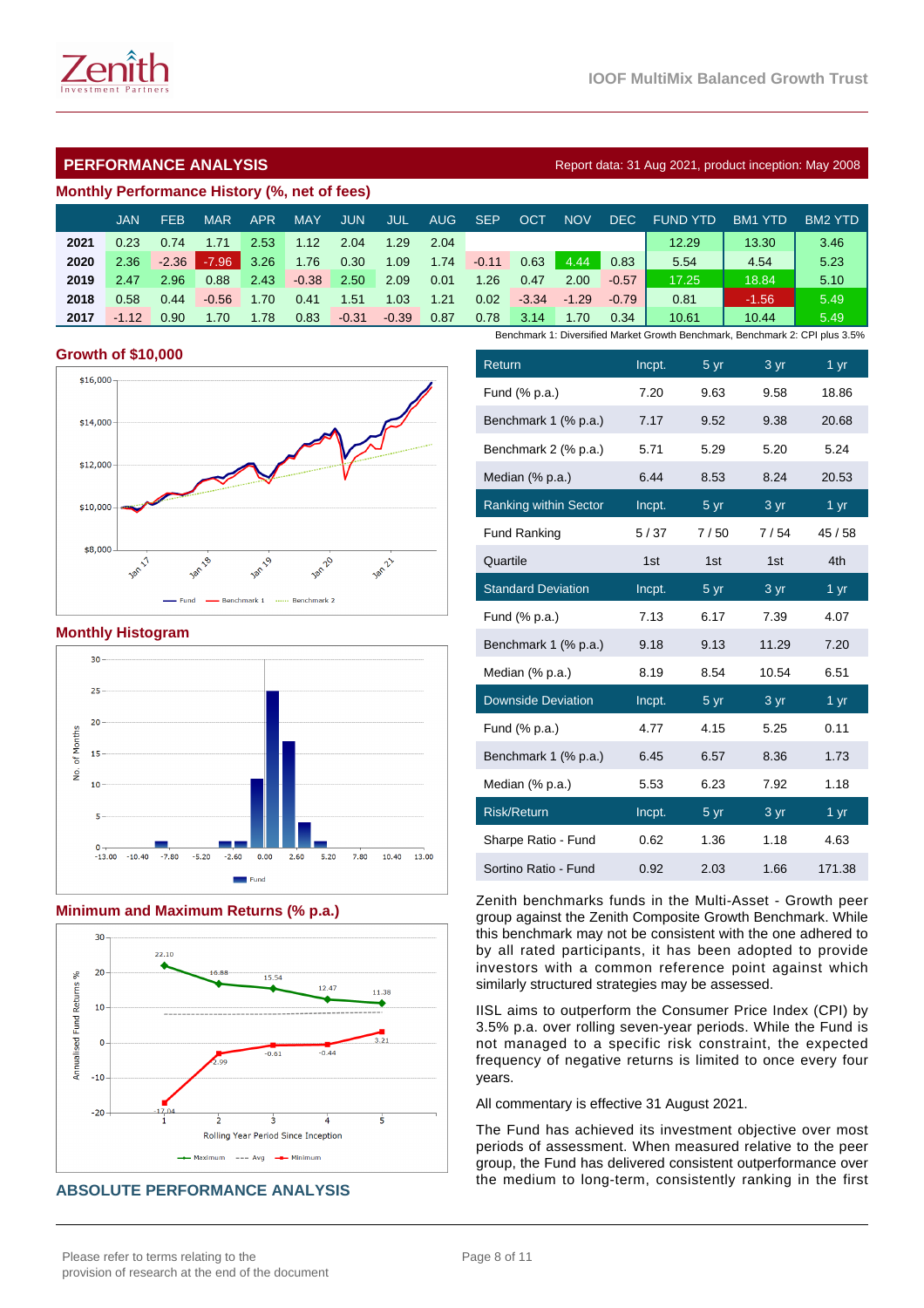

quartile over longer periods of assessment.

A consistent feature of the Fund's risk/return profile, has been the constrained volatility outcomes (as measured by Standard Deviation) relative to the Zenith assigned peer group, which has contributed to strong risk-adjusted returns over the assessed timeframes.

## **RELATIVE PERFORMANCE ANALYSIS**

| <b>Alpha Statistics</b>         | Incpt. | 5 yr  | 3 yr  | 1 yr    |
|---------------------------------|--------|-------|-------|---------|
| Excess Return (% p.a.)          | 0.03   | 0.11  | 0.19  | $-1.83$ |
| % Monthly Excess (All<br>Mkts)  | 45.63  | 46.67 | 47.22 | 33.33   |
| % Monthly Excess (Up<br>Mkts)   | 31.37  | 29.27 | 25.00 | 11.11   |
| % Monthly Excess<br>(Down Mkts) | 70.69  | 84.21 | 91.67 | 100.00  |
| <b>Beta Statistics</b>          | Incpt. | 5 yr  | 3 yr  | 1 yr    |
| Beta                            | 0.75   | 0.65  | 0.64  | 0.55    |
| R-Squared                       | 0.93   | 0.93  | 0.96  | 0.95    |
| Tracking Error (% p.a.)         | 2.97   | 3.60  | 4.36  | 3.36    |
| Correlation                     | 0.96   | 0.96  | 0.98  | 0.98    |
| <b>Risk/Return</b>              | Incpt. | 5 yr  | 3 yr  | 1 yr    |
| Information Ratio               | 0.01   | 0.03  | 0.04  | $-0.54$ |

All commentary is effective 31 August 2021.

Zenith seeks to identify funds that can outperform in over 50% of months in all market conditions, as we believe this represents consistency of manager skill.

The Fund has had limited success with respect to outperforming in all market conditions, however IISL has consistently delivered strong returns in falling markets.

#### **DRAWDOWN ANALYSIS**

Drawdown analysis assesses the relative riskiness of a Fund versus the benchmark, in reference to capital preservation. The maximum Drawdown is recorded as the percentage decline in the value of a portfolio from peak to trough (before a new peak is achieved). All Drawdown analysis is calculated commencing from the inception date of the Fund in question, and Drawdown analysis for the Fund and benchmark(s) are calculated independently. That is, the largest drawdown for the Fund and benchmark(s) will not always refer to the same time period.

| <b>Drawdown Analysis</b> | Fund   | BM <sub>1</sub> | BM <sub>2</sub> |
|--------------------------|--------|-----------------|-----------------|
| Max Drawdown (%)         | -22.44 | $-28.55$        |                 |
| Months in Max Drawdown   | 9      | 9               |                 |
| Months to Recover        | 24     | 24              |                 |

| <b>Worst</b><br><b>Drawdowns</b> | <b>Fund</b> | Benchmark 1 | Benchmark 2 |
|----------------------------------|-------------|-------------|-------------|
| 1                                | $-22.44$    | $-28.55$    |             |
| 2                                | $-10.13$    | $-16.90$    |             |
| 3                                | $-8.47$     | $-8.99$     |             |
| 4                                | $-5.33$     | $-7.02$     |             |
| 5                                | $-3.98$     | -6.28       |             |



All commentary is effective 31 August 2021.

The Fund's drawdown profile has generally been more constrained relative to the benchmark, particularly during sustained market drawdowns.

## **INCOME/GROWTH ANALYSIS**

| Income / Growth Returns | Income | Growth     | Total  |
|-------------------------|--------|------------|--------|
| FY to 30 Jun 2021       | 8.86%  | 9.42%      | 18.27% |
| FY to 30 Jun 2020       | 6.41%  | $-4.29%$   | 2.12%  |
| FY to 30 Jun 2019       | 7.82%  | $-0.05\%$  | 7.77%  |
| FY to 30 Jun 2018       | 12.62% | $-1.65%$   | 10.97% |
| FY to 30 Jun 2017       | 12.55% | $-2.75%$   | 9.81%  |
| FY to 30 Jun 2016       | 17.48% | $-13.65\%$ | 3.83%  |
| FY to 30 Jun 2015       | 3.52%  | 7.42%      | 10.94% |
| FY to 30 Jun 2014       | 3.51%  | 10.26%     | 13.77% |

The Fund is indifferent to the composition of total returns between income and capital growth. That said, Zenith would expect that given the Fund's portfolio largely comprises growth assets, Fund returns are likely to be dominated by capital appreciation.

Distributions are made on a half-yearly basis following June and December.

#### **REPORT CERTIFICATION**

Date of issue: 30 Sep 2021

| Role<br>Title<br>Analyst |
|--------------------------|
|--------------------------|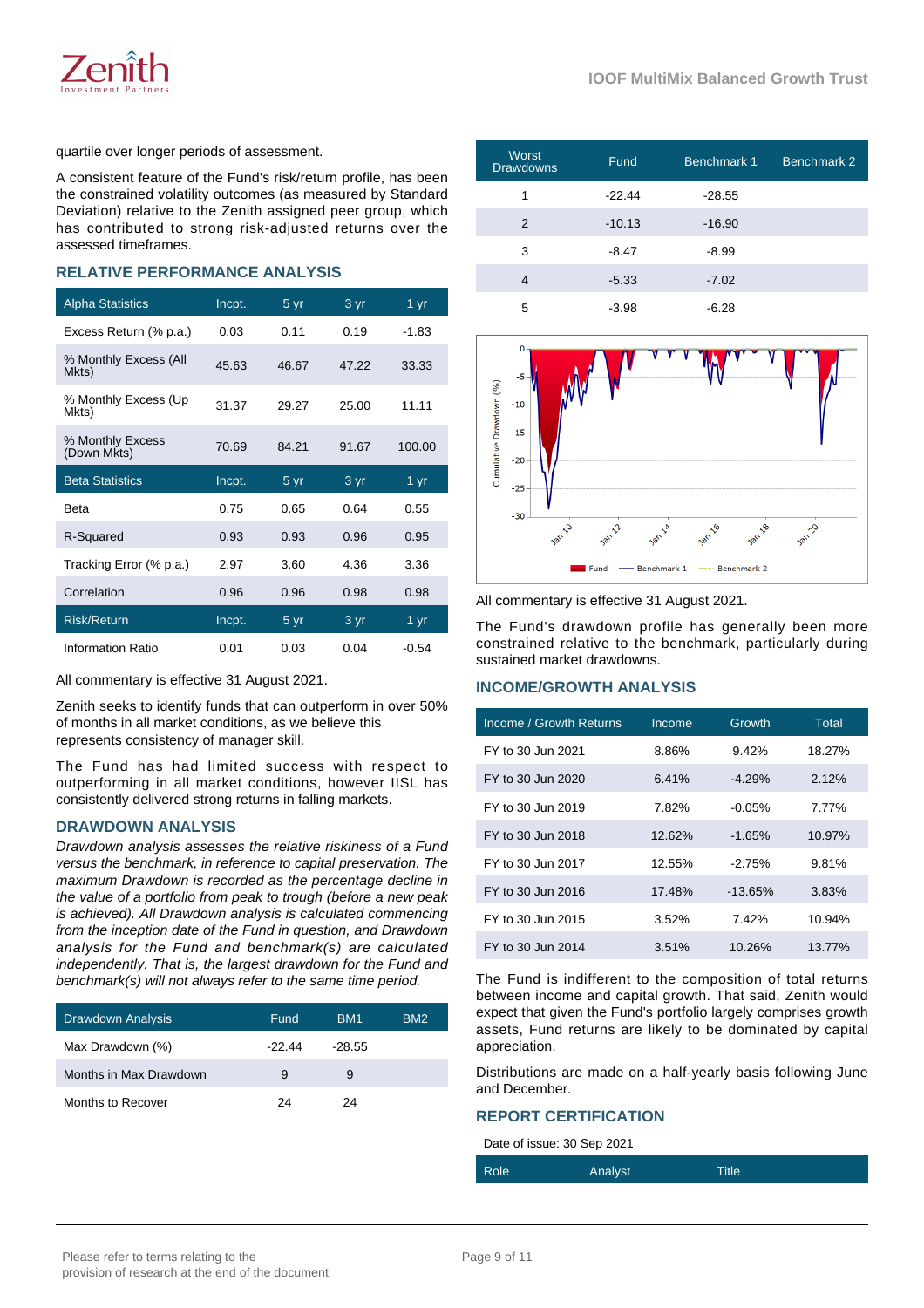

| Author      | Rodney Sebire            | Head of Alternatives &<br><b>Global Fixed Interest</b> |
|-------------|--------------------------|--------------------------------------------------------|
| Sector Lead | Andrew Yap               | Head of Multi Asset &<br>Austn. Fixed Income           |
| Authoriser  | <b>Bronwen Moncrieff</b> | Head of Research                                       |

#### **ASSOCIATIONS & RELATIONSHIPS**

ASIC Regulatory Guide RG79.164 requires Research Houses to disclose certain associations or relationships that they may have with a product issuer. We may receive remuneration from an issuer or investment manager for subscription to our other research/ data services or the research/ data services of our related entities. Conflict management arrangements are in place where we or our related entities provide research services to the product issuer or financial advisory businesses who provide financial planning services to investors and are also associated entities of product issuers. This is in accordance with the Zenith Group's Conflict of Interests Policy. Further details in relation to our relationships and associations are available on request.

## **RATING HISTORY**

| As At                                                               | Rating*             |  |
|---------------------------------------------------------------------|---------------------|--|
| 30 Sep 2021                                                         | Recommended         |  |
| 19 Jan 2021                                                         | Recommended         |  |
| 30 Sep 2020                                                         | Recommended         |  |
| 1 Oct 2019                                                          | Approved            |  |
| 18 Mar 2019                                                         | Approved            |  |
| 1 Feb 2019                                                          | <b>Under Review</b> |  |
| 7 Dec 2018                                                          | <b>Under Review</b> |  |
| 15 Oct 2018                                                         | Approved            |  |
| 17 Oct 2017                                                         | Approved            |  |
| 10 Feb 2017                                                         | Approved            |  |
| 14 Oct 2016                                                         | Approved            |  |
| Last 5 years only displayed. Longer histories available on request. |                     |  |

\*In March 2021, Zenith implemented a new ratings methodology for products<br>classified as Traditional Index. Any rating issued from this date forward for<br>Traditional Index products only reflect this change in methodology, wi information in relation to Zenith's Traditional Index Research Methodology and Traditional Index Ratings can be found on the Zenith website.